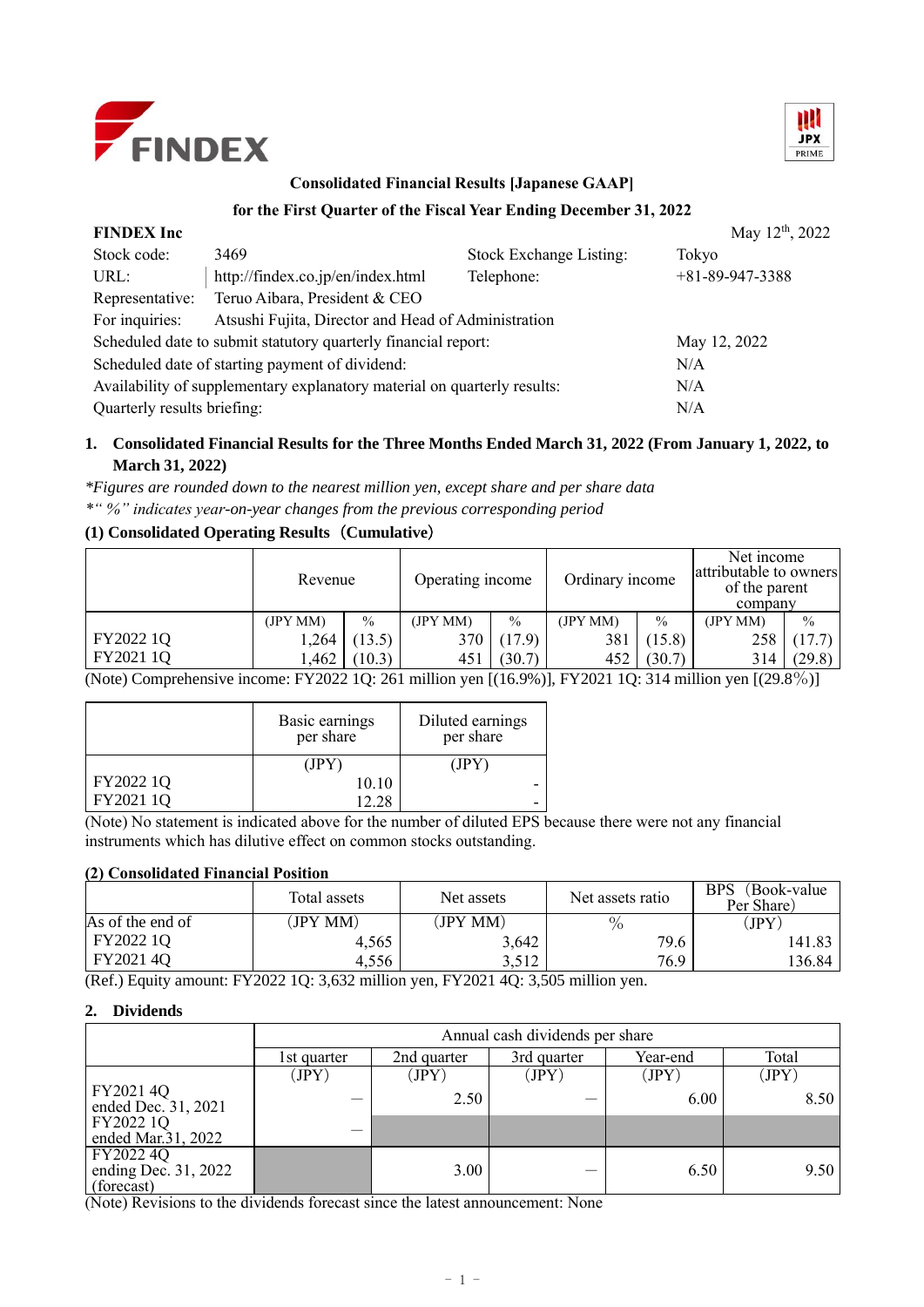# **3. Forecast for the Fiscal Year Ending December 31, 2022 (From Jan. 1, 2022, to Dec.31, 2022)**

|                           |          | Operating<br>Revenue<br>Income |          | Ordinary<br>Income |          | Net income<br>attributable to<br>owners of the<br>parent company |          | <b>Basic Earnings</b><br>Per Share |       |
|---------------------------|----------|--------------------------------|----------|--------------------|----------|------------------------------------------------------------------|----------|------------------------------------|-------|
|                           | (JPY MM) | $\%$                           | (JPY MM) | $\frac{0}{0}$      | (JPY MM) | $\%$                                                             | (JPY MM) | $\%$                               | ΠPΥ   |
| FY2022 2Q<br>(cumulative) | 1,953    | 18.8)                          | 136      | (72.2)             | 137      | (72.9)                                                           | 82       | (75.9)                             | 3.20  |
| FY2022 4Q<br>(full year)  | 4,937    | (0.6)                          | 1,085    | 17.8               | 1,091    | 15.5                                                             | 716      | 12.6                               | 27.96 |

*\* Figures are rounded down to the nearest million yen, except share and per share data \* " %" indicates year-on-year changes from the previous corresponding period*

(Note) Revisions to the forecast since the latest announcement: None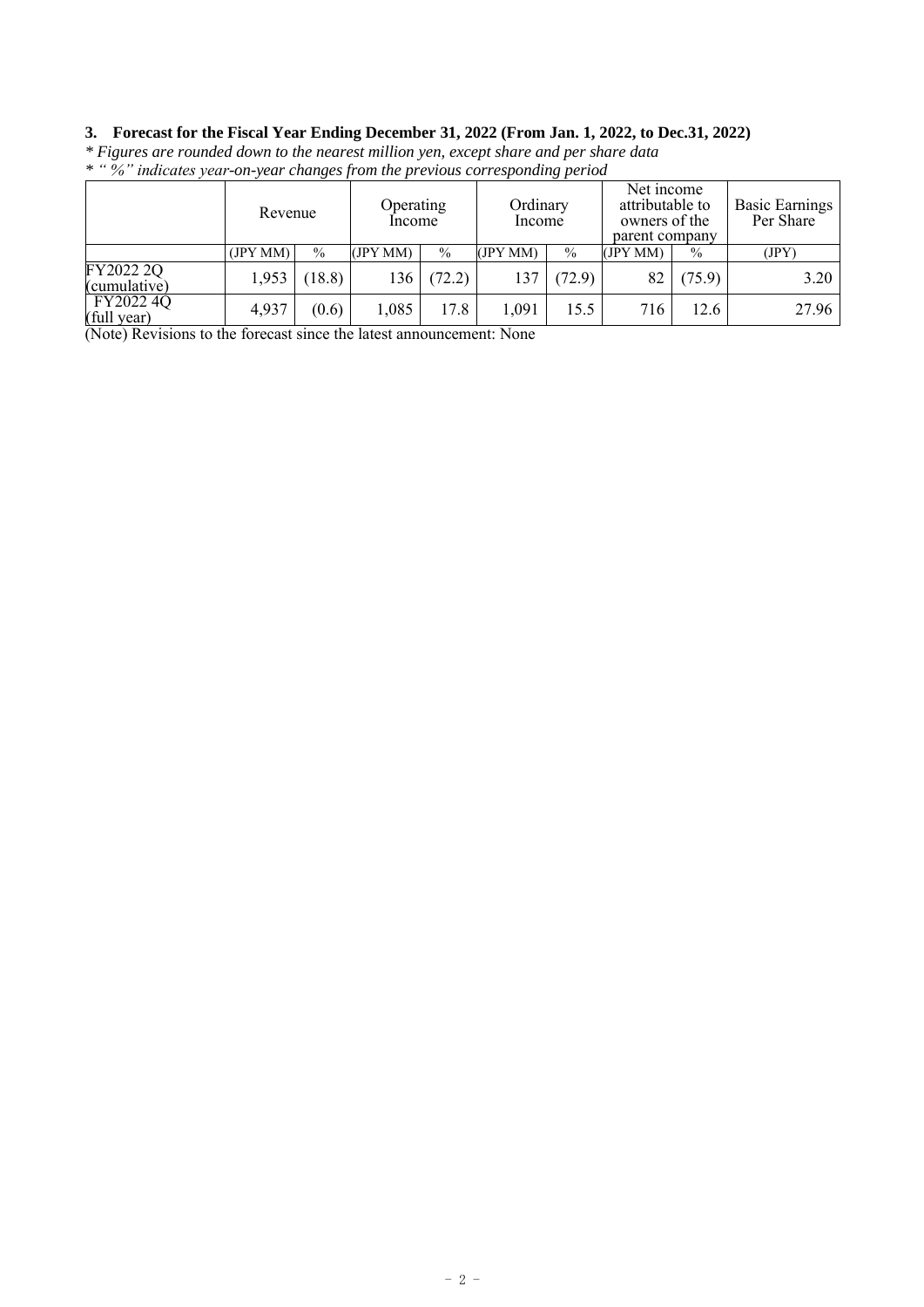# **※ Notes;**

### **(1) Changes in Significant Subsidiaries during the Current Quarter**

Changes in specified subsidiaries that caused a change in the scope of consolidation: None

Newly included companies: None

Newly excluded companies: None

### **(2) Simplified Accounting Procedures and Specific Accounting Procedures**: None

### **(3) Changes in Accounting Policies and Accounting Estimates**

(i) Changes in accounting policies as required by newly promulgated account pronouncement: Yes

(ii) Changes other than (i) above: None

(iii) Changes in accounting estimates: None

(iv) Restatement: None

(Note)For more detailed illustration, please refer to "2. Quarterly Consolidated Financial Statements and Notes (3) Notes to Quarterly Consolidated Financial Statements (Changes in Accounting Policies)" on page 12 of the attached document.

|  | (4) Number of Shares Outstanding (Ordinary Shares) |  |
|--|----------------------------------------------------|--|
|  |                                                    |  |

|                                                                                     | FY2022 1Q<br>(As of Mar. 31, 2022) | FY2021 4Q<br>(As of Dec. 31, 2021) |
|-------------------------------------------------------------------------------------|------------------------------------|------------------------------------|
| Number of shares outstanding at the end of the<br>period (treasury shares included) | 26,608,800                         | 26,608,800                         |
| Number of treasury shares at the end of the<br>period                               | 994,375                            | 995,175                            |
|                                                                                     | FY2022 1Q                          | FY2021 1Q                          |
|                                                                                     | (From Jan.1, 2022,                 | (From Jan.1,2021,                  |
|                                                                                     | to Mar. 31, 2022)                  | to Mar. 31, 2021)                  |
| Average number of shares during 1Q                                                  | 25,614,142                         | 25,605,789                         |

(Note) The average number of treasury shares held by Japan Custody Bank, Ltd. (Trust Account E), which is deducted from the average number of shares during the period, includes 176,636 shares during FY2021 1Q and 168,283 shares duringFY2022 1Q.

\* This quarterly financial results report is out scope of the quarterly review by a certified public accountant nor audit firm.

\* Explanation on appropriate use of performance forecasts and other special notes.

The performance forecast described in this report are based on information that is available to the Group, as well as certain assumptions and estimates that are deemed to be reasonable, and we make no assurance that such descriptions prove to be correct. Actual figures may significantly differ due to various factors.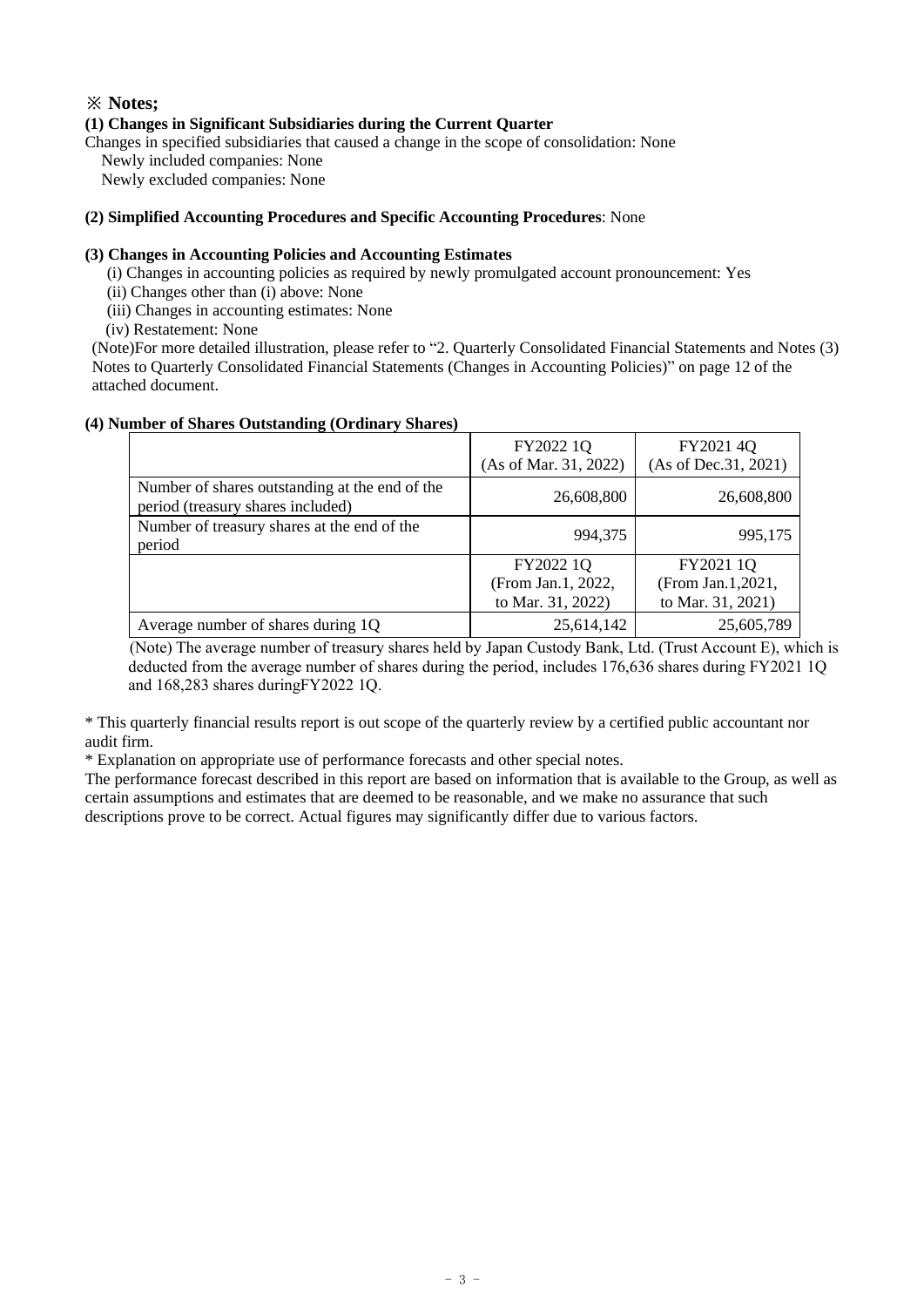# **Table of Contents**

| 1. Status of the Group                                                  |    |
|-------------------------------------------------------------------------|----|
|                                                                         | 5  |
|                                                                         | 8  |
|                                                                         | -8 |
| 2. Quarterly Financial Statements and Notes                             |    |
|                                                                         | 9  |
| (2) Quarterly Consolidated Statement of Income and Comprehensive Income |    |
|                                                                         |    |
|                                                                         |    |
| (3) Notes to Quarterly Consolidated Financial Statement                 |    |
|                                                                         |    |
|                                                                         |    |
|                                                                         |    |
|                                                                         |    |
|                                                                         |    |
|                                                                         |    |
|                                                                         |    |
|                                                                         |    |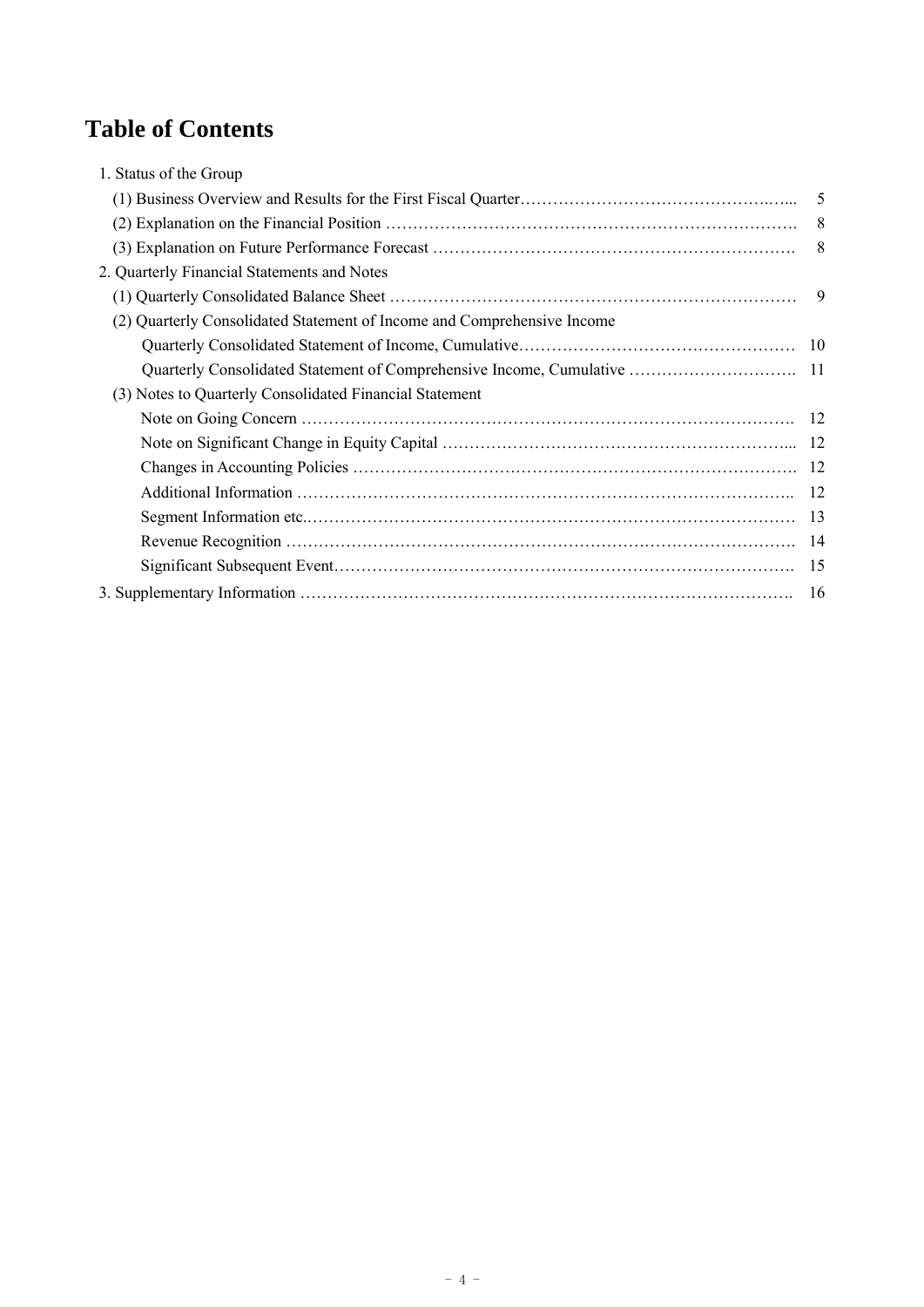### **1. Status of the Group**

### **(1) Business Overview and Results for the First Fiscal Quarter**

The Group addresses wide range of medical industry needs and develops the best-in-class and highly scalable integrated medical solutions, from comprehensive medical systems to medical equipment, and delivers to large hospitals and small- and medium-sized healthcare organizations nationwide. Also, leveraging our technologies and reputation, the Group also proposes and implements our office systems to ministries, local governments, and public corporations. Further, unlocking the future, the Group has already embarked on emerging area, such as health tech and medical cloud computing.

Due to the impact of the novel coronavirus (hereafter referred to as "COVID-19") pandemic, utilization of Information and Communication Technology (hereafter, referred to as "ICT") and artificial intelligence (hereafter, referred to as "AI"), non-contact medical care has been more widespread than ever, including the online diagnoses and the medical robots.

In addition, as the Japanese government has taken strategic actions to redress the long working hours which healthcare professionals has been struggling with and to establish medical service infrastructure toward the equity of access to health care, all citizens have access to the health service they need, when and where they need them, the healthcare organizations are further encouraged and expected to adopt the state-of-the-art healthcare IT systems as a means of achieving those goals through increased efficiency, enhanced workflows, easier coordination, and improved access to medical information, accelerated by cloud-native smart health data service for digital health development.

In this business environment, revenue was 1,264,576 thousand yen for the first quarter (January 1, 2022, to March 31, 2022), a decrease of 13.5% compared to the same period of previous fiscal year. Operating income decreased by 17.9% to 370,449 thousand yen, ordinary income decreased by 15.8% to 381,314 thousand yen, and net income attributable to owners of the parent decreased by 17.7% to 258,717 thousand yen, respectively.

Compared to the annual forecast, the progress of first quarter was 25.6% for revenue, 34.1% for operating income, 35.0% for ordinary income, and 36.1% for net income attributable to shareholders of the parent company, respectively.

The "Accounting Standard for Revenue Recognition" (ASBJ Statement No. 29, March 31, 2020.) has been applied from the first quarter of the current fiscal year and the impact of the on the quarterly consolidated financial statements was not material.

For more detailed illustration, please refer to "2. Quarterly Consolidated Financial Statements and Notes (3) Notes to Quarterly Consolidated Financial Statements (Changes in Accounting Policies) and (Segment Information) 2. Matters regarding the change in the reporting segments, etc."

The COVID-19 pandemic and efforts to control its spread have had a significant, ongoing adverse impact on economic activities and daily life as well as the Group's operations and the operations of the Group's healthcare clients.

One of the reasons for the FY20221Q revenue decline is that while demand for system upgrades remained stable, because our hospital and other healthcare provider clients have understandably prioritized their resources, capacity and staff as the COVID-19 outbreak continues to strain their organizations, the prolonged outbreak of COVID-19 is changing healthcare organizations' willingness to system investment and their acceptance of new systems. If any changes in performance are expected, we will appropriately disclose them in a timely manner.

The Group's employees are a significant and precious asset, human capital, and the Group recognizes that they are inevitable to the Group's continued success. The Group aims to create an inclusive, respectful, and open work environment and culture comprised of talented employees of diverse backgrounds.

Aligning with this principle and aim, as the Group's internal initiatives, the Group relocated its Tokyo head office in April 2022. Also, as a digital transformation (hereafter, referred to as "DX") promoting company, the Group has established a working environment that accommodates more diverse working styles by setting work-from-home policy as permanent, which had been a temporary measure, in order further to attract, motivate and retain talented people at all levels and to enhance employee wellbeing. In the Group's efforts to foster ESG management, the Group conduct "as is" analysis, and discuss the "to be" ESG structure that we should aim for. We will fulfill our social responsibility as a company that helps healthcare organizations advance the quality and efficiency of their healthcare and achieve people's healthier life. Built on our philosophy "as an R&D-driven company, continues to pursue new ideas and technologies, toward prosperous society", we will continuously take thorough measures to prevent infection throughout the Group and ensure the safety of our stakeholders.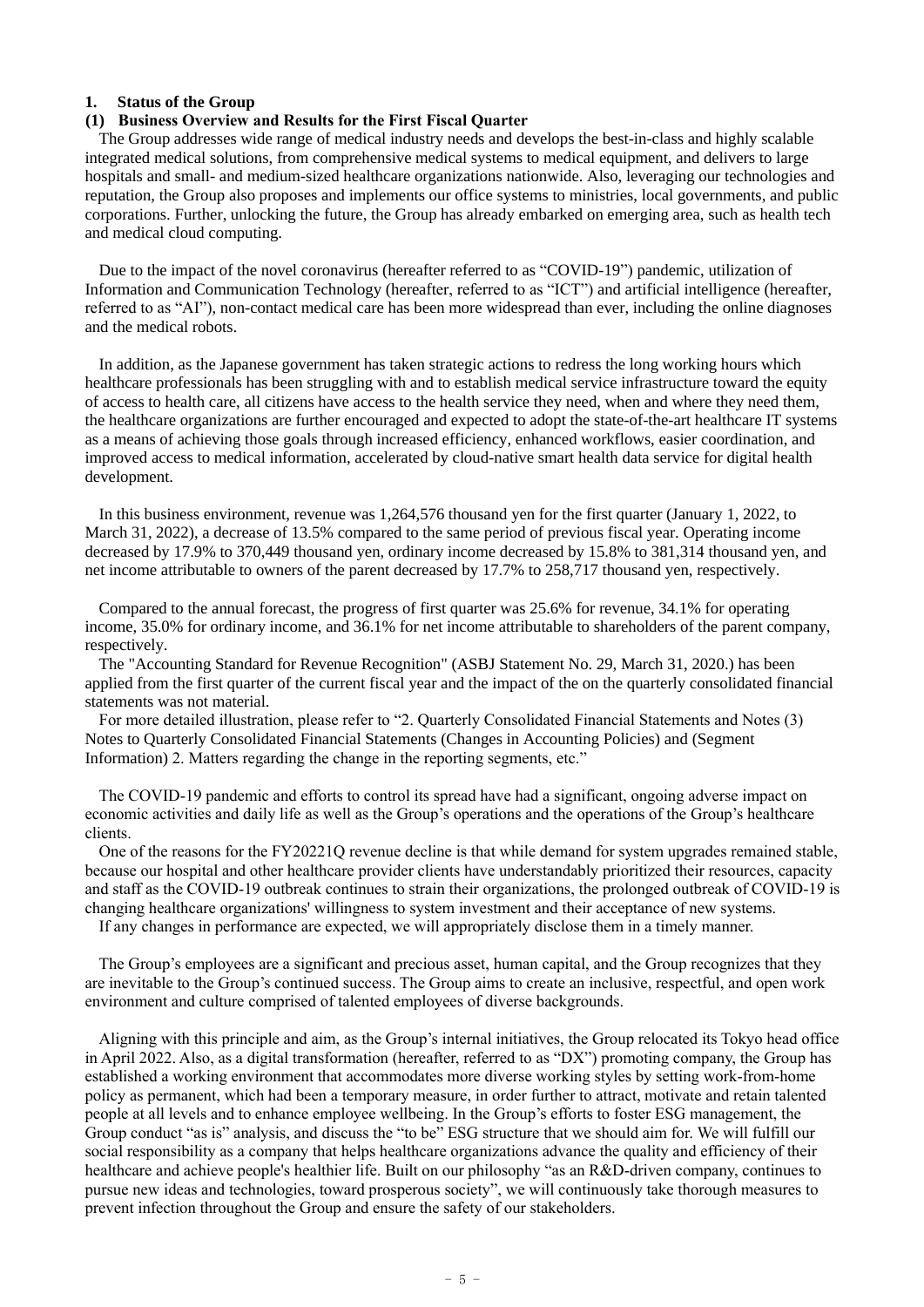### **(a)Revenue by Business Segments** (JPY in Thousands)

| Business segment   | FY2021 1Q | FY2022 1Q | Change (amount) | Change $(\% )$ |
|--------------------|-----------|-----------|-----------------|----------------|
| System development | 1,449,510 | 1,221,921 | (227,588)       | $(15.7\%)$     |
| Healthtech         | 13,914    | 43,397    | 29,482          | 211.9%         |

### **(b)Operating Income by Business Segments** (JPY in thousands)

| Business segment   | FY2021 1Q | FY2022 1Q | Change (amount) | Change $(\% )$ |
|--------------------|-----------|-----------|-----------------|----------------|
| System development | 495,197   | 413,895   | (81,301)        | $(16.4\%)$     |
| Healthtech         | (43, 943) | (43, 446) |                 |                |

### ≪**System Development Business**≫

Operating results of the system development business were revenue of 1,221,921 thousand yen (down 15.7% year-on-year) and segment income (operating income) of 413,895 thousand yen (down 16.4% year-on-year) , respectively.

### 〇 **Medical System**

The Group is a leading company of healthcare information technology solutions and services and offers a wide range of intelligent solutions and tech-enables services. Amongst of them, "Claio", image management system, "C-Note", medical record system, and "DocuMaker", document management system, are flagship solutions and have maintained a high reputation and stable market share in large healthcare organizations. Healthcare professionals can be provided insights to improve healthcare quality, with more complete picture of a patient's long-term medical experience, rather than seeing individual events such as a single diagnosis or treatment plan. As core infrastructure system, we have become deeply embedded in the day-to-day operations of healthcare organizations, and our fit-for-purpose solutions are indispensable to such organizations that provide advanced medical care.

During this quarter, we have been continuously gaining shares, and13 hospitals and 17 clinics newly adopted, augmented, or updated our solutions, resulting in cumulative revenue of 1,195,549 thousand yen.

In this fiscal year, we will focus on sales of packaged products to our existing customers, and simultaneously work on profitability improvement by launching sales of "Claio" and "C-Note" in India and other countries in ASEAN region jointly with our new strategic business partner Toyota Tsusho Corporation ("Toyota Tsusho", Head Office: Aichi Prefecture).

Fitting Cloud Inc., the Group subsidiary which delivers cloud-enabled solutions, offered cloud resources using GCP (Note 1) during this quarter and built a cloud infrastructure for the medical data collection project promoted by the Japan Agency for Medical Research and Development (AMED) and academic societies. In addition, seizing its future-growth opportunities, we are developing a cloud-based EDC (Electronic Data Collection) system and a cloud-based virtual browsing environment.

(Note 1) GCP: Google Cloud Platform, cloud computing service provided by Google Inc.

### 〇 **Office System**

In this segment, we deliver "DocuMaker Office", document management system, to affiliated organizations of ministries and local governments. Spurred by DX acceleration, the Group has been receiving a lot of inquiries from those potential clients and, some negotiations are under way, with several pipelines.

Sales of this product have been steady to the target for this fiscal year, with 12 new or additional installations during the first quarter of this consolidated fiscal year, resulting in cumulative revenue of 26,371 thousand yen.

Currently, the implementation processes have been ongoing at two ministry affiliated organizations. We have established trusted relationship by our proven abilities and solutions, and highly reputed for "Close on-site engagement with clients, with high consulting skills to identify issues and propose precise solutions" and "High User Interface /User Experience, easy-to-use system from the user's perspective", and we have been steadily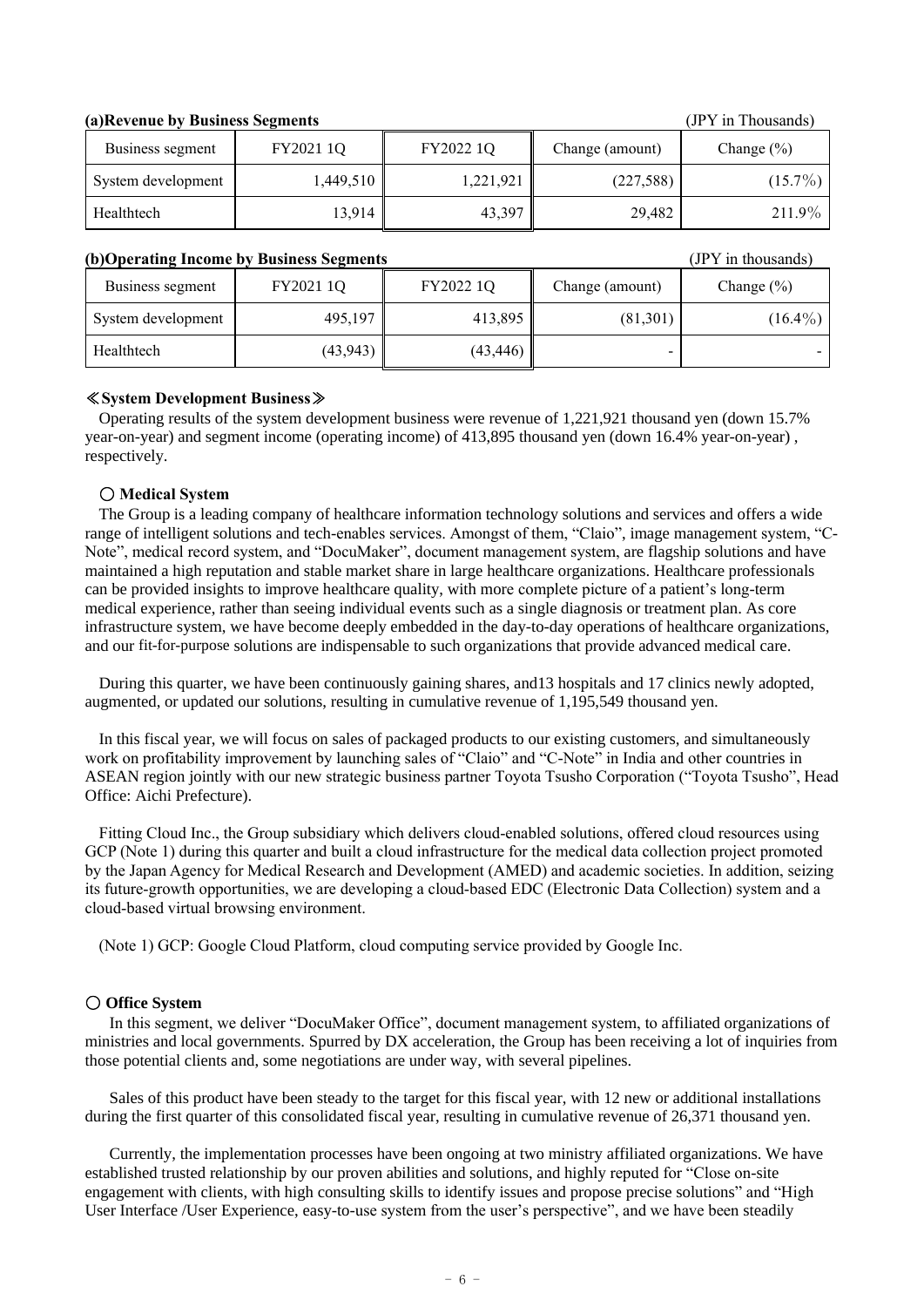winning several large-scale projects. We will continuously make proposals and accelerate digitalization not only of local governments, but also of independent administrative agencies and foundations who have been facing issues similar to those of local governments. In the medical field, we also expect high demand, especially from large and medium-sized healthcare organizations, which are our existing users, and we have received many inquiries about this cloud-based service that supports the back-office operations.

### ≪**Healthtech**≫

Operating results of the Healthtech segment were revenue of 43,397 thousand yen (up 211.9% year-on- year) and segment loss (operating loss) of 43,446 thousand yen (segment loss of 43,943 thousand yen for the comparable previous quarter of FY2021), respectively.

### 〇 **Gaze Analyzing Perimeter**

In this segment, we focused our efforts on domestic sales and on strategy formulation of overseas sales expansion on our GAP (Note 2), a Gaze Analyzing Perimeter. The GAP is an affordable, but breakthrough head-mounted wearable device that contributes to the early detection of retina diseases such as glaucoma. This solution eliminates the need for a dark room, which was formerly needed for exam, shortening exam time and reduces the patient's burden.

Furthermore, by promoting the use of this solution at comprehensive medical exams and healthcare organizations, and by collecting visual field data, contribution to the technological and solution innovation, in various fields such as pharmaceuticals and life insurance, can be expected, because scientists and doctors will be able to conduct datadriven analysis and develop actionable insights.

In Japan, this perimeter has already been introduced to 16 medical organizations, including university hospitals. The same has also been loaned to healthcare organizations, on a free-of -charge basis, and a usage-based-rate basis, allowing examinees to choose the visual field test as an optional item.

With Toyota Tsusho, the Group has reached an agreement to collaborate, with a view to accelerate adoption by healthcare organizations nationwide.

In our initiative to further harness overseas footprints, at university hospitals in two EU countries (the Netherlands and Belgium), solution testing is underway, bottlenecked by time-consuming regulatory approval process.

Innovating healthcare, additionally, the Group has been continuously conducting joint research with Kyoto University, further expedited, and motivated by the discovery that our solution could provide objective values to help to understand the symptoms of disorders and is effective for detecting not only visual field abnormalities but also MCI (early-stage dementia).

Japan Agency for Medical Research and Development ("AMED") adopted, in its FY2021 Artificial Intelligence Implementation Research Project for Medical Engineering Collaboration, "the R& D of a screening program for slight cognitive dysfunctions, utilizing digital phenotyping of gaze point response and eyeball movements". Innovative medical devices will be introduced over the next several years. To accelerate our successful growth, we will continue to engage in R& D from various perspectives, in order to solve many of the problems faced by the aging society.

(Note 2) GAP is abbreviation of Gaze Analyzing Perimeter (Notification No. of medical device manufacturing and sales 38B2X10003000002)

The followings are initiatives by the Group's subsidiary, EMC Healthcare Co.ltd

### 〇 **Midday Nap Monitoring System**

 In the area of digital, data and AI powered image analysis, the Company delivers "Baby moni," a monitoring system designed to support observation and recording during midday nap time (Note 3). This solution is driven by AI to analyze camera images, enabling simultaneous monitoring of several infants sleeping in bed.

In addition to sales in the Tokyo metropolitan area, we launched nationwide sale campaign last fiscal year and have been establishing a nationwide sales track record. In October 2021, we have introduced the next-generation model, adding on functionality of sensing the indoor environment during nap time, aiming to further add value by acquiring and analyzing more data than ever before.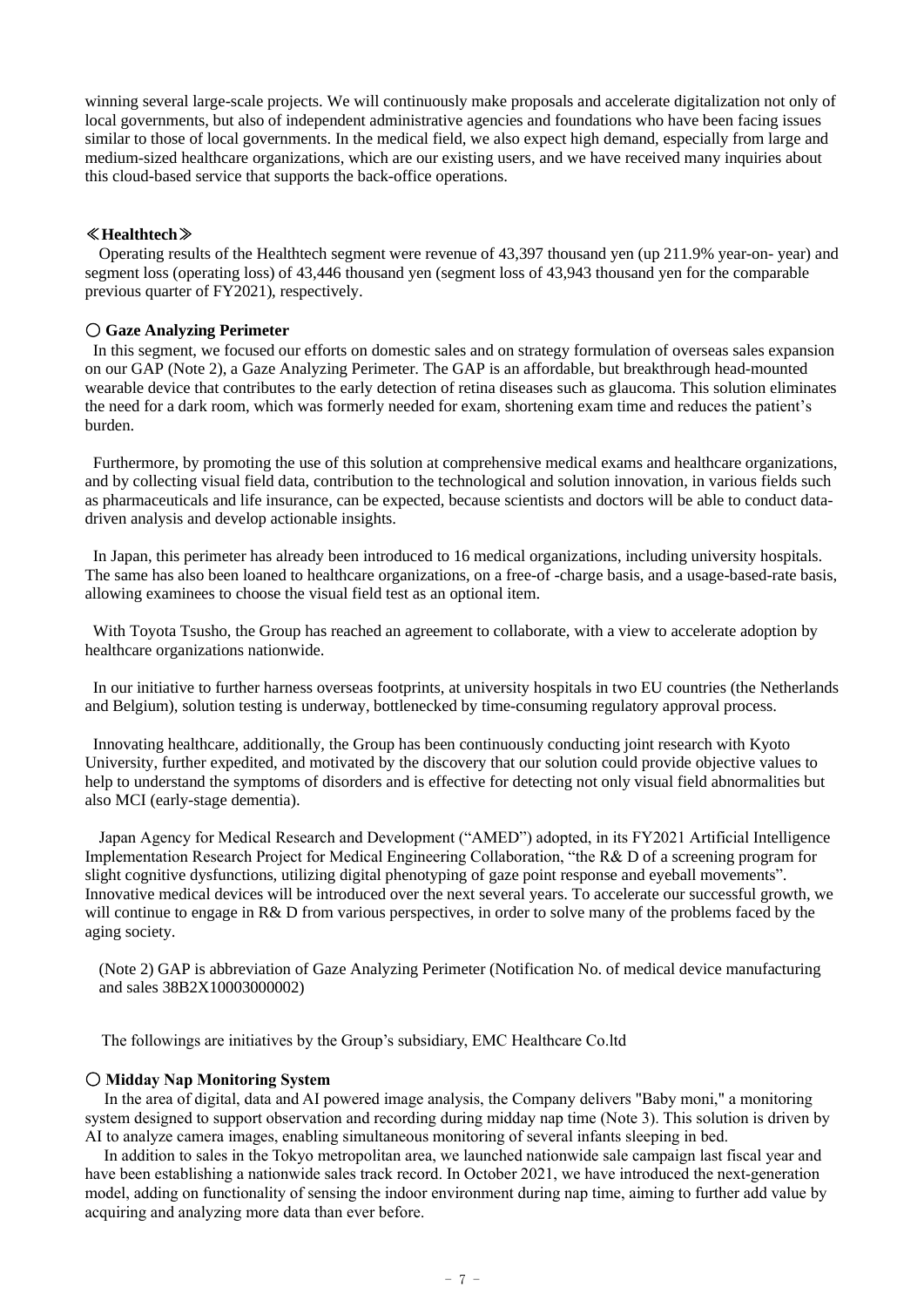(Note 3) Midday nap: Infants' midday nap at nursery school

### 〇 **Nursing Care DX Services**

In nursing care field, we are developing a new product, "OwlCare", a DX service. In today's nursing facilities, there is an urgent need to both reduce the nighttime workload such as patrolling and watching over residents and to improve the staff shortage and quality of nursing care. By integrating various sensors and nurse call systems through this product, it is possible to reduce the workload of staff while keeping an eye on residents' health conditions.

At the same time, the system will contribute to solving management issues such as securing care staff and efficient staffing. OwlCare" is a product that brings together the sensor technology, camera technology, image analysis technology, AI and data analysis technology, and other technologies that EMC Healthcare has nurtured.

In November 2021, at Japan's first Age-Tech 2021 Awards, held under the auspices of the Ministry of Health, Labour and Welfare, the Ministry of Economy, Trade and Industry, the Ministry of Education, Culture, Sports, Science and Technology, and the Japan Society for the Promotion of Science, this solution received an excellence award in recognition of its innovative efforts to contribute to workload savings at nursing facilities. Development is under steady progress, with field demonstrations beginning this fiscal year.

### **(2) Explanation on the Financial Position**

#### **Status of Assets, Liabilities, and Net assets**

Total assets at the end of the first quarter amounted to 4,565,528 thousand yen, an increase of 8,965 thousand yen from the end of the previous fiscal year. This was primarily due to an increase of 10,593 thousand yen in current assets, which is mainly composed of a decrease of 343,693 thousand yen in notes receivable, accounts receivable and contract assets and an increase of 353,764 thousand yen in cash and deposits.

Liabilities amounted to 922,566 thousand yen, a decrease of 121,462 thousand yen from the end of the previous fiscal year. This was primarily due to a decrease of 178,964 thousand yen in current liabilities, which is mainly composed of an increase of 100,000 thousand yen in short-term loans payable, and a decrease of 174,509 thousand yen in accounts payable-trade and a decrease of 86,090 thousand yen in income taxes payable.

Net assets amounted to 3,642,961 thousand yen, an increase of 130,428 thousand yen from the end of the previous fiscal year. This was primarily due to an increase in shareholders' equity of 127,815 thousand yen resulting from an increase in retained earnings.

### **(3) Explanation on Future Performance Forecast**

The consolidated performance forecasts for the second quarter (cumulative) and the full year ending December 31, 2022, have already incorporated the impact of the COVID-19, at the time of the announcement of the full-year financial results on February 9, 2022, and have been unchanged ever.

We will disclose any expected changes in our business results, in a timely manner, which might be derived from, such as harbinger of COVID-19 pandemic calming down, and resurgence of new system accommodation by healthcare organizations.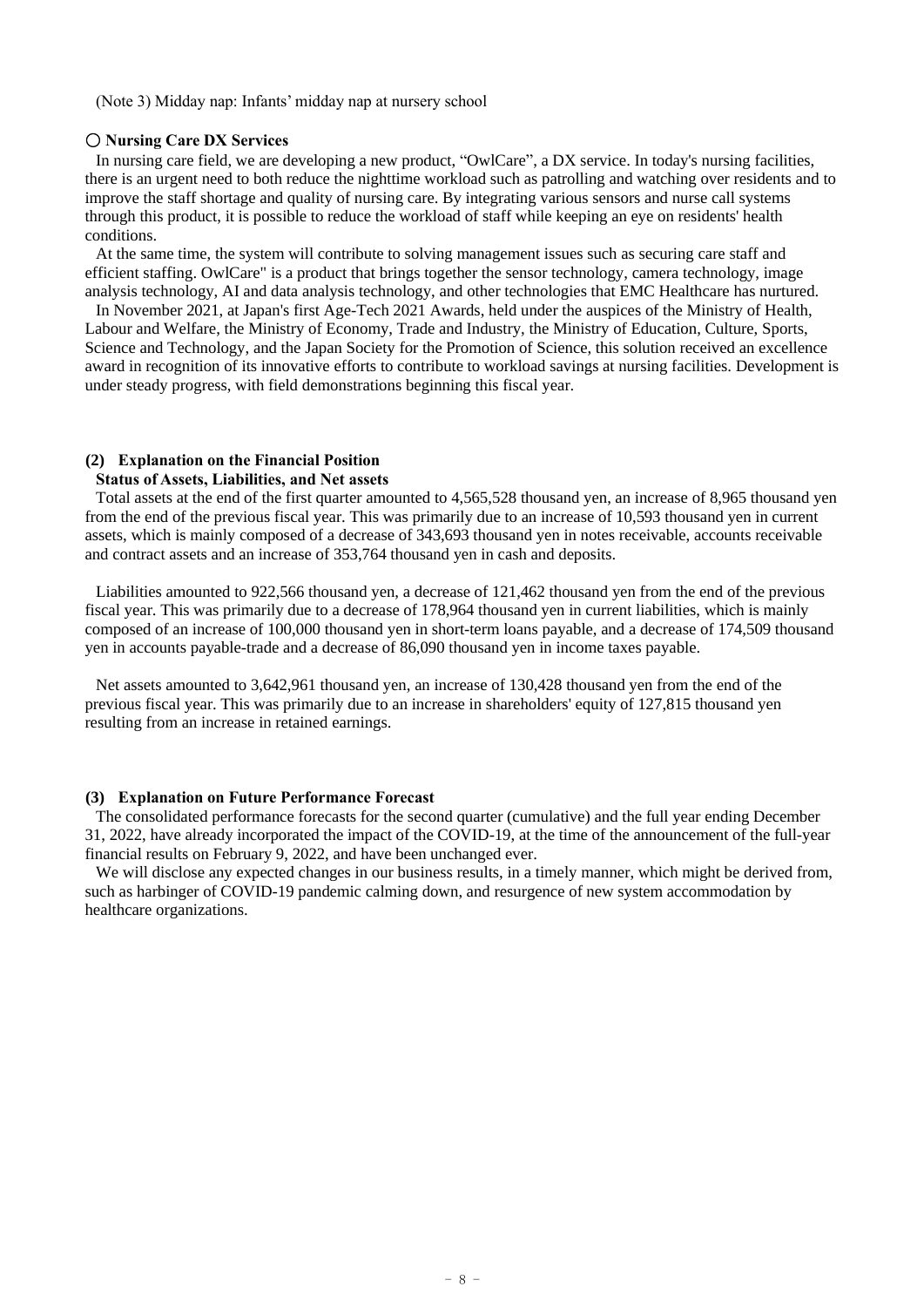# **2. Quarterly Financial Statements and Notes**

# **(1) Quarterly Consolidated Balance Sheet**

|                                                             |                                    | (JPY in Thousands)                 |
|-------------------------------------------------------------|------------------------------------|------------------------------------|
|                                                             | FY2021 4Q<br>(As of Dec. 31, 2021) | FY2022 1Q<br>(As of Mar. 31, 2022) |
| <b>ASSETS</b>                                               |                                    |                                    |
| <b>CURRENT ASSETS:</b>                                      |                                    |                                    |
| Cash and deposits                                           | 2,171,974                          | 2,525,739                          |
| Note and account receivable                                 | 1,218,805                          |                                    |
| Note and account receivable<br>- trade, and contract assets |                                    | 875,112                            |
| Inventories                                                 | 123,858                            | 129,619                            |
| Work in process                                             | 16,492                             | 2,598                              |
| Materials and supplies                                      | 142,988                            | 145,096                            |
| Other current assets                                        | 31,481                             | 38,028                             |
| Total current assets                                        | 3,705,601                          | 3,716,194                          |
| NON-CURRENT ASSETS:                                         |                                    |                                    |
| Tangible assets                                             | 71,256                             | 72,897                             |
| Intangible assets                                           |                                    |                                    |
| Software                                                    | 238,600                            | 236,277                            |
| Others                                                      | 344                                | 344                                |
| Total intangible assets                                     | 238,944                            | 236,621                            |
| Investments and other assets                                | 540,760                            | 539,814                            |
| Total non-current assets                                    | 850,961                            | 849,333                            |
| <b>TOTAL ASSETS</b>                                         | 4,556,563                          | 4,565,528                          |
| <b>LIABILITIES</b>                                          |                                    |                                    |
| <b>CURRENT LIABILITIES:</b>                                 |                                    |                                    |
| Accounts payable                                            | 223,627                            | 49,118                             |
| Short-term borrowings                                       | 20,000                             | 120,000                            |
| Accrued expenses                                            | 98,621                             | 117,284                            |
| Income taxes payable                                        | 223,933                            | 137,842                            |
| Other current liabilities                                   | 259,544                            | 222,516                            |
| Total current liabilities                                   | 825,726                            | 646,762                            |
| LONG-TERM LIABILITIES:                                      |                                    |                                    |
| Provision for stock compensation                            | 163,649                            | 163,483                            |
| Other long-term liabilities                                 | 54,653                             | 112,320                            |
| Total long-term liabilities                                 | 218,303                            | 275,804                            |
| <b>TOTAL LIABILITIES</b>                                    | 1,044,029                          | 922,566                            |
| <b>NET ASSETS</b>                                           |                                    |                                    |
| Shareholders' equity                                        |                                    |                                    |
| Share capital                                               | 254,259                            | 254,259                            |
| Capital surplus                                             | 224,259                            | 224,259                            |
| Retained earnings                                           | 3,844,949                          | 3,972,148                          |
| Treasury shares                                             | (818, 446)                         | (817, 829)                         |
| Total shareholders' equity                                  | 3,505,021                          | 3,632,837                          |
| Stock subscription rights                                   | 4,743                              | 4,743                              |
| Non-controlling interests                                   | 2,769                              | 5,381                              |
| <b>TOTAL EQUITY</b>                                         | 3,512,533                          | 3,642,961                          |
| TOTAL LIABILITIES and NET ASSETS                            | 4,556,563                          | 4,565,528                          |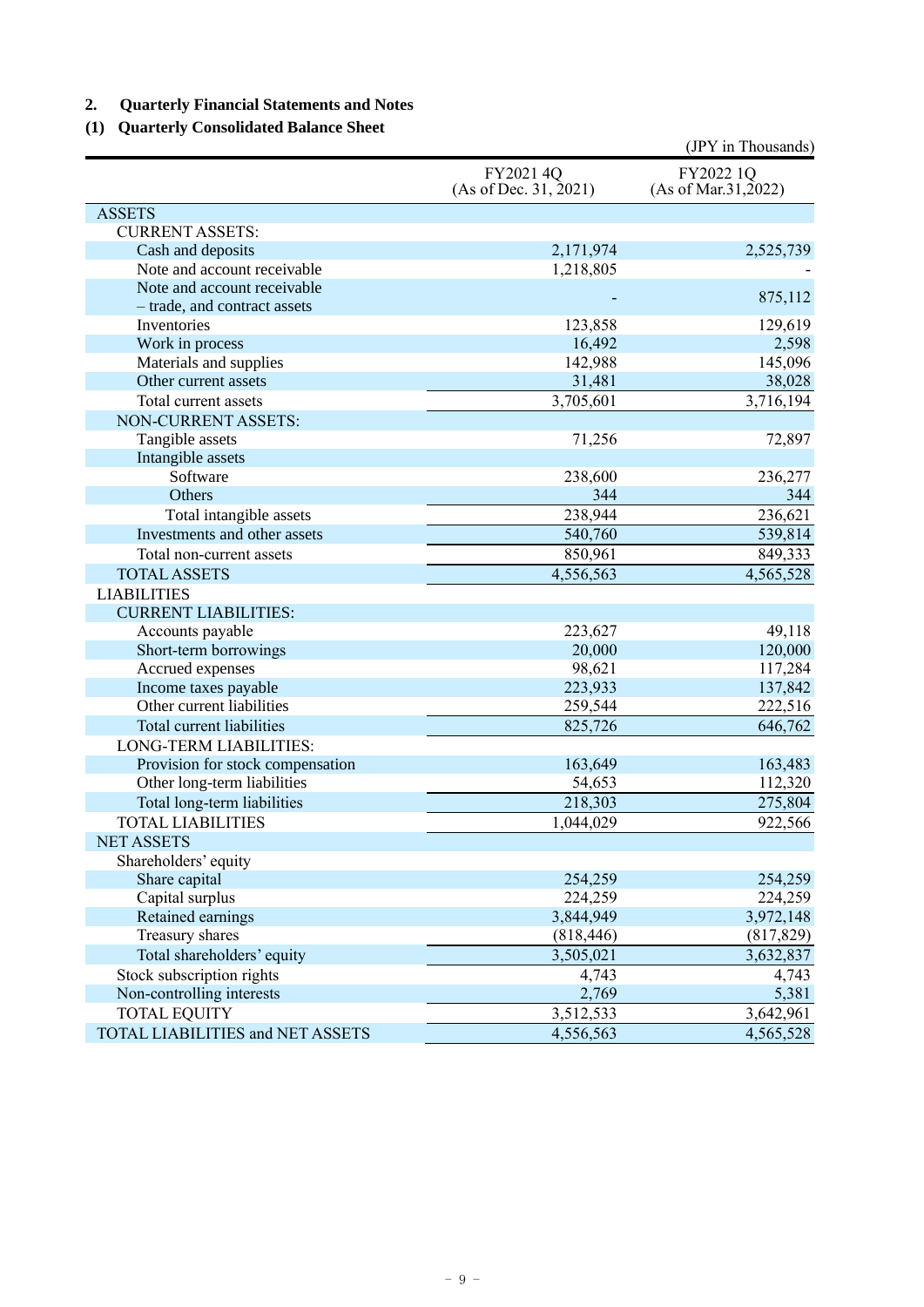# **(2) Quarterly Consolidated Statement of Income and Comprehensive Income**

(Quarterly Consolidated Statement of Income, Cumulative)

|                                                                  |                                                       | (JPY in Thousands)                                    |
|------------------------------------------------------------------|-------------------------------------------------------|-------------------------------------------------------|
|                                                                  | FY2021 1Q<br>(From Jan. 1, 2021,<br>to Mar. 31, 2021) | FY2022 1Q<br>(From Jan. 1, 2022,<br>to Mar. 31, 2022) |
| Revenue                                                          | 1,462,682                                             | 1,264,576                                             |
| Cost of revenue                                                  | 612,067                                               | 473,564                                               |
| Gross profit                                                     | 850,615                                               | 791,011                                               |
| Selling, general and administrative expenses                     | 399,361                                               | 420,562                                               |
| Operating income                                                 | 451,254                                               | 370,449                                               |
| Non-operating income                                             |                                                       |                                                       |
| Interest income                                                  | 9                                                     | 9                                                     |
| Foreign exchange gain                                            |                                                       | 7,400                                                 |
| Subsidy income                                                   |                                                       | 1,743                                                 |
| Royalty income                                                   | 1,390                                                 | 1,390                                                 |
| Miscellaneous income                                             | 324                                                   | 393                                                   |
| Total non-operating income                                       | 1,724                                                 | 10,936                                                |
| Non-operating expenses                                           |                                                       |                                                       |
| Interest expense                                                 |                                                       | 72                                                    |
| Total non-operating expenses                                     |                                                       | 72                                                    |
| Ordinary income                                                  | 452,978                                               | 381,314                                               |
| Income before income taxes                                       | 452,978                                               | 381,314                                               |
| Income tax<br>-current                                           | 136,121                                               | 127,738                                               |
| -deferred<br>Income tax                                          | 2,465                                                 | (7, 754)                                              |
| Total income taxes                                               | 138,587                                               | 119,984                                               |
| Quarterly net income                                             | 314,391                                               | 261,330                                               |
| Quarterly net income attributable to<br>noncontrolling interests |                                                       | 2,612                                                 |
| Quarterly net income attributable to owners of the<br>parent     | 314,391                                               | 258,717                                               |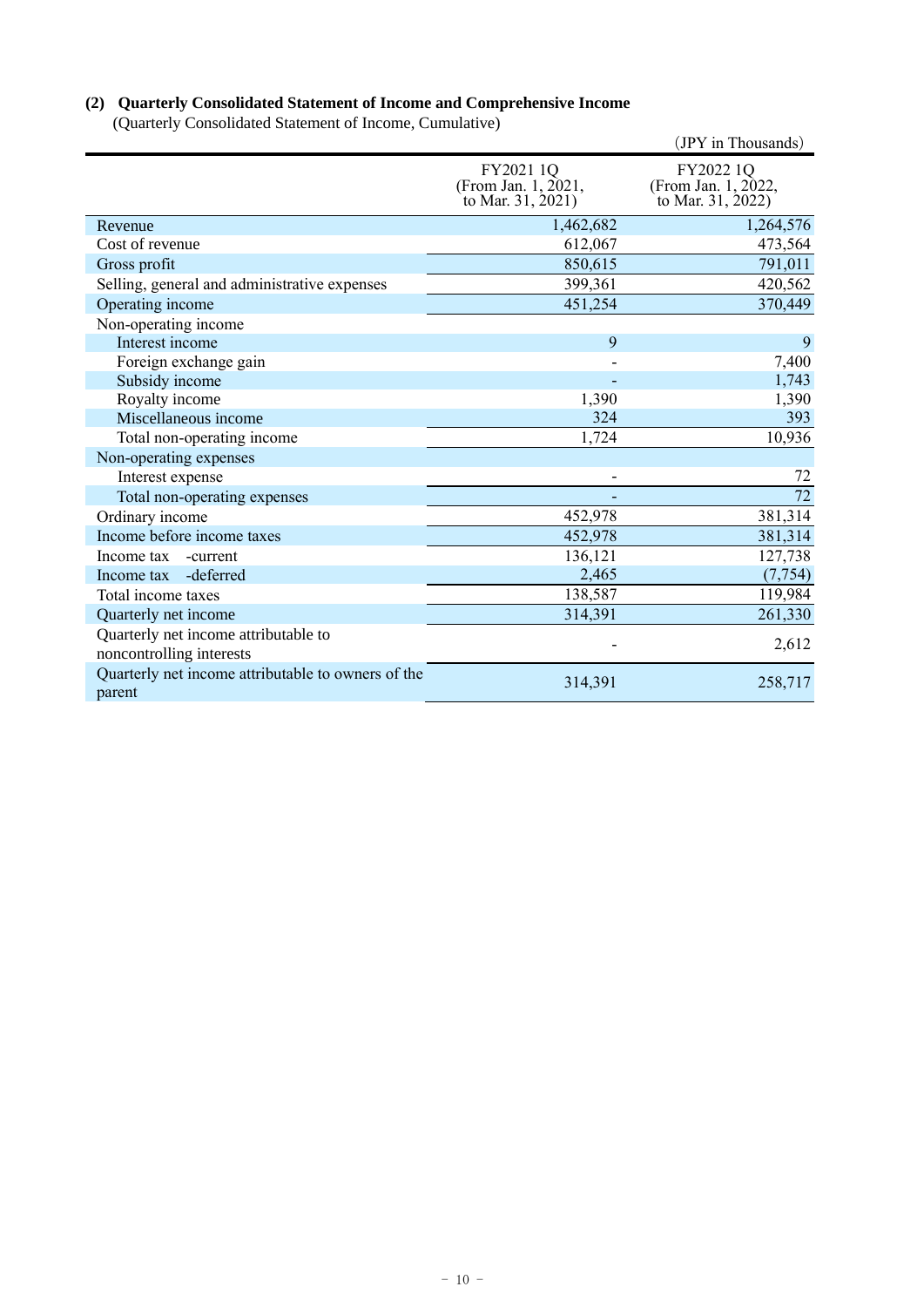(Quarterly Consolidated Statement of Comprehensive Income, Cumulative)

| $\sqrt{2}$ anticity consolidated batterient of complement of meonic, californity $\sigma$ |                                                       |                                                       |
|-------------------------------------------------------------------------------------------|-------------------------------------------------------|-------------------------------------------------------|
|                                                                                           |                                                       | (JPY in Thousands)                                    |
|                                                                                           | FY2021 1Q<br>(From Jan. 1, 2021,<br>to Mar. 31, 2021) | FY2022 1Q<br>(From Jan. 1, 2022,<br>to Mar. 31, 2022) |
| Quarterly net income                                                                      | 314,391                                               | 261,330                                               |
| Quarterly comprehensive income                                                            | 314,391                                               | 261,330                                               |
| attributable to owners of parent                                                          | 314,391                                               | 258,717                                               |
| attributable to non-controlling interests                                                 |                                                       | 2,612                                                 |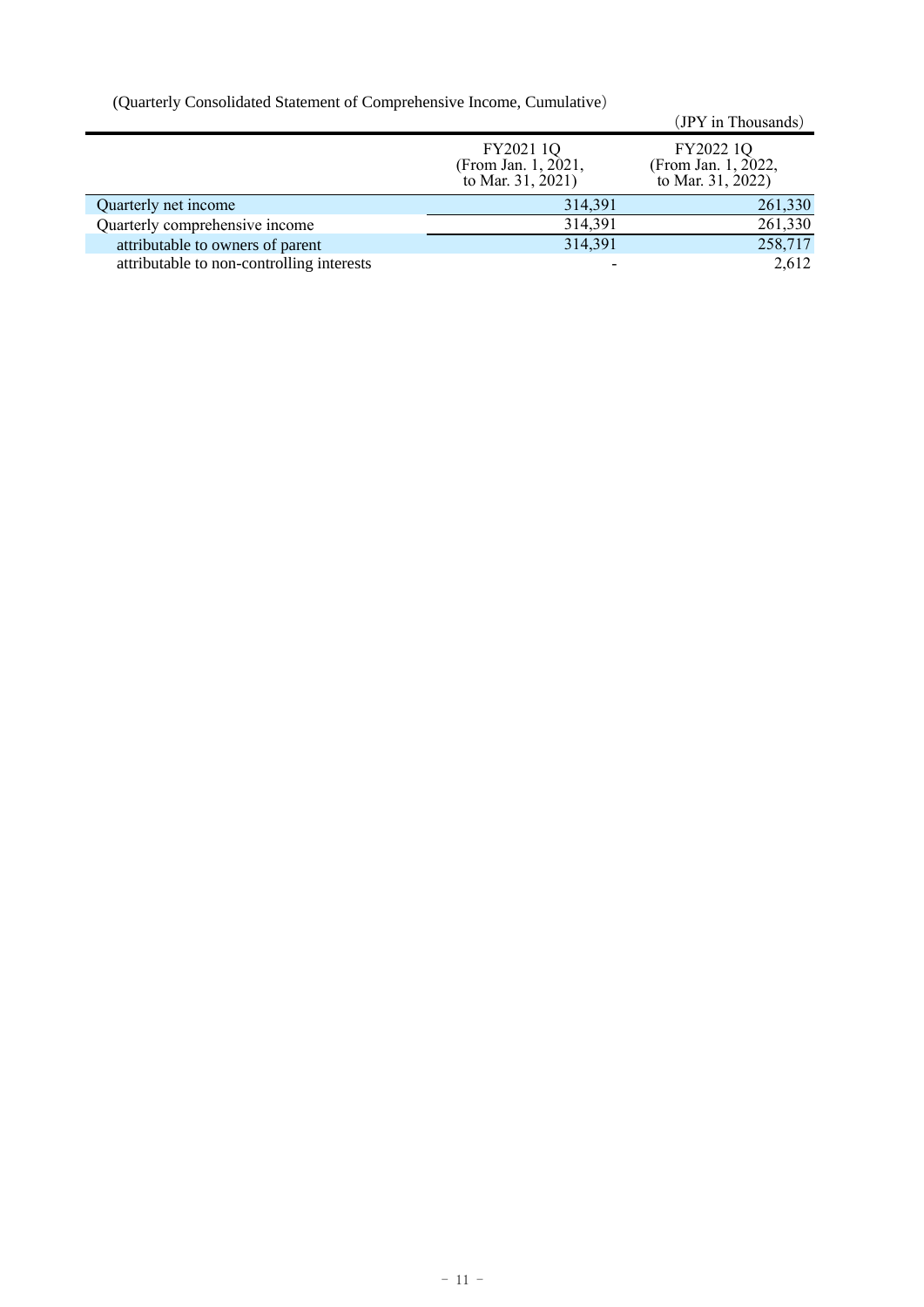### **(3) Notes to Quarterly Consolidated Financial Statement (Note on Going Concern)**: N/A

# **(Note on Significant Change in Equity Capital)**: N/A

# **(Changes in Accounting Policies)**: Application of accounting standard for revenue recognition

The "Accounting Standard for Revenue Recognition" (ASBJ Statement No. 29, March 31, 2020. Hereinafter referred to as the "Accounting Standard for Revenue Recognition") has been applied from the beginning of the first quarter of the current fiscal year, and revenue is recognized at the amount expected to be received in exchange for the promised goods or services when control of the promised goods or services has been transferred to the customer.

As a result of this change, after reviewing the identification and satisfaction of performance obligations, the Company has decided to recognize revenue over a certain period of time for some software development and system sales projects, whereas it had previously recognized revenue at a single point.

The Company has followed the transitional treatment prescribed in the provision of Paragraph 84 of the Accounting Standard for Revenue Recognition, and the cumulative effect of retrospective application of the new accounting policy prior to the beginning of the first quarter of the current fiscal year has been included in retained earnings at the beginning of the first quarter of the current fiscal year. The impact of the on the quarterly consolidated financial statement was not material.

Due to the application of Accounting Standard for Revenue Recognition "notes and accounts receivable," which was included in "current assets" in the consolidated balance sheet for the previous fiscal year, is included in "notes, accounts receivable and contract assets" in the consolidated balance sheet for the first quarter of the current fiscal year. In accordance with the transitional treatment prescribed in Paragraph 89-2 of the Accounting Standard for Revenue Recognition, no reclassification has been made to reflect the new presentation for the previous consolidated fiscal year.

### **(Application of Accounting Standard for Fair Value Measurement, etc.)**

The "Accounting Standard for Fair Value Measurement" (ASBJ Statement No. 30, July 4, 2019), etc, have been applied since the beginning of the first quarter of the current consolidated fiscal year. In accordance with the transitional treatment prescribed in Paragraph 19 of the "Accounting Standard for Fair Value Measurement" and Paragraph 44–2 of the "Accounting Standard for Financial Instruments" (ASBJ Statement No. 10, July 4, 2019), the Company has decided to apply the new accounting policies set forth by the Accounting Standard for Fair Value Measurement, etc. in the future. These changes had no impact on the Company's quarterly consolidated financial statements.

# 【**Additional Information**】

# **(Accounting Treatment for Employee Stock Ownership Plan, J-ESOP**)

At the Board of Directors meeting held on October 29, 2015, the Company resolved to introduce the "employee stock ownership plan (hereafter referred to as "J-ESOP")," an incentive plan to provide employees with ownership interest (stock) of the Company purchased from the market. The purpose of this incentive plan is to further correlate the Company's stock price and performance with the treatment of employees, further sharing economic benefits with shareholders, and to increase employees' motivation and morale toward the stock price and performance enhancement.

In accordance with this introduction, Trust & Custody Services Bank, Ltd. (Trust Account E) (currently Custody Bank of Japan, Ltd. (Trust Account E)) acquired 194,200 shares of the Company's stock between November 13, 2015, and November 26, 2015.

For accounting treatment of J-ESOP, the gross method is applied to record the assets and liabilities of the trust as corporate assets and liabilities in the consolidated balance sheets, in accordance with the " Practical Solution on Transactions of Delivering the Company's Own Stock to Employees etc. through Trusts" (Practical Issues Task Force No. 30, issued on March 26, 2015).

Treasury stock held by Custody Bank of Japan; Ltd. (Trust Account E) is presented as treasury stock in the net assets section of the quarterly consolidated balance sheets. The amount recorded at the end of the previous fiscal year was 130,217 thousand yen and the number of shares was 168,800. The amount recorded at the end of the first quarter of the current fiscal year was 129,600 thousand yen and the number of shares was 168,000.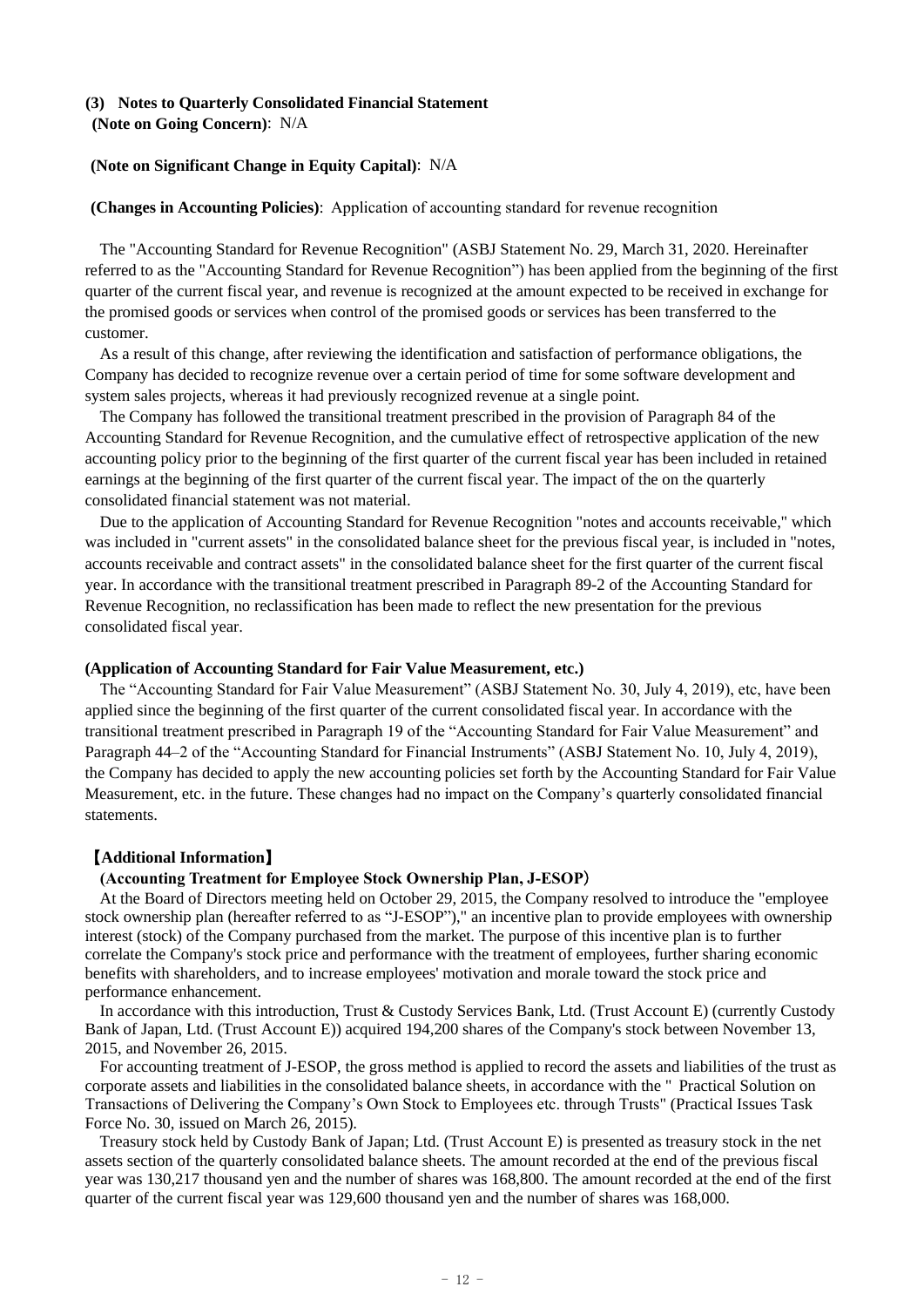# 【**SEGMENT INFORMATION, etc.**】

# **(Segment Information)**

### **1. Sales and Income or Loss by Reportable Segment**

FY2021 1Q (From January 1, 2021, to March 31, 2021)

|                                                                      |                       |                    |           |                       | (JPY in thousands)                                                |
|----------------------------------------------------------------------|-----------------------|--------------------|-----------|-----------------------|-------------------------------------------------------------------|
|                                                                      |                       | Reportable segment |           |                       | Reported                                                          |
|                                                                      | System<br>development | Healthtech         | Sub total | Adjustment<br>(Note1) | amount for<br>consolidated<br>financial<br>statements<br>(Note 2) |
| <b>Sales</b><br>Sales for external<br>customers<br>Internal sales or | 1,448,767             | 13,914             | 1,462,682 |                       | 1,462,682                                                         |
| transfers between<br>segments                                        | 742                   |                    | 742       | (742)                 |                                                                   |
| Total                                                                | 1,449,510             | 13,914             | 1,463,424 | (742)                 | 1,462,682                                                         |
| Segment income or<br>loss                                            | 495,197               | (43, 943)          | 451,254   | ٠                     | 451,254                                                           |

(Note) 1. Adjustments are derived from elimination of intersegment transactions.

2. Aggregated amount of segment income or loss equals amount of ordinary income reported for consolidated financial statements.

FY 2022 1Q (From January 1, 2022, to March 31, 2022)

|                                                               | (JPY in Thousands)    |                    |           |                       |                                                                   |
|---------------------------------------------------------------|-----------------------|--------------------|-----------|-----------------------|-------------------------------------------------------------------|
|                                                               |                       | Reportable segment |           | Reported              |                                                                   |
|                                                               | System<br>development | Healthtech         | Sub total | Adjustment<br>(Note1) | amount for<br>consolidated<br>financial<br>statements<br>(Note 2) |
| Sales<br>Sales for external<br>customers<br>Internal sales or | 1,221,178             | 43,397             | 1,264,576 | -                     | 1,264,576                                                         |
| transfers between<br>segments                                 | 742                   |                    | 742       | (742)                 |                                                                   |
| Total                                                         | 1,221,921             | 43,397             | 1,265,318 | (742)                 | 1,264,576                                                         |
| Segment income or<br>loss                                     | 413,895               | (43, 446)          | 370,449   | -                     | 370,449                                                           |

(Note) 1. Adjustments are derived from elimination of intersegment transactions.

2. Aggregated amount of segment income or loss equals amount of ordinary income reported for consolidated financial statements.

### **2. Matters regarding the change in the reporting segments, etc.**

As stated in the "Changes in accounting policies" section of this report, from the beginning of the first quarter of the current fiscal year, the Company has applied the "Accounting Standard for Revenue Recognition", etc. and changed its accounting method for revenue recognition, and the measurement of income in the reporting segments has been changed in the same way.

The impact of this change on " Sales to external customers" and "Segment income (loss)" for each reportable segment for the first quarter of the consolidated fiscal year was not material.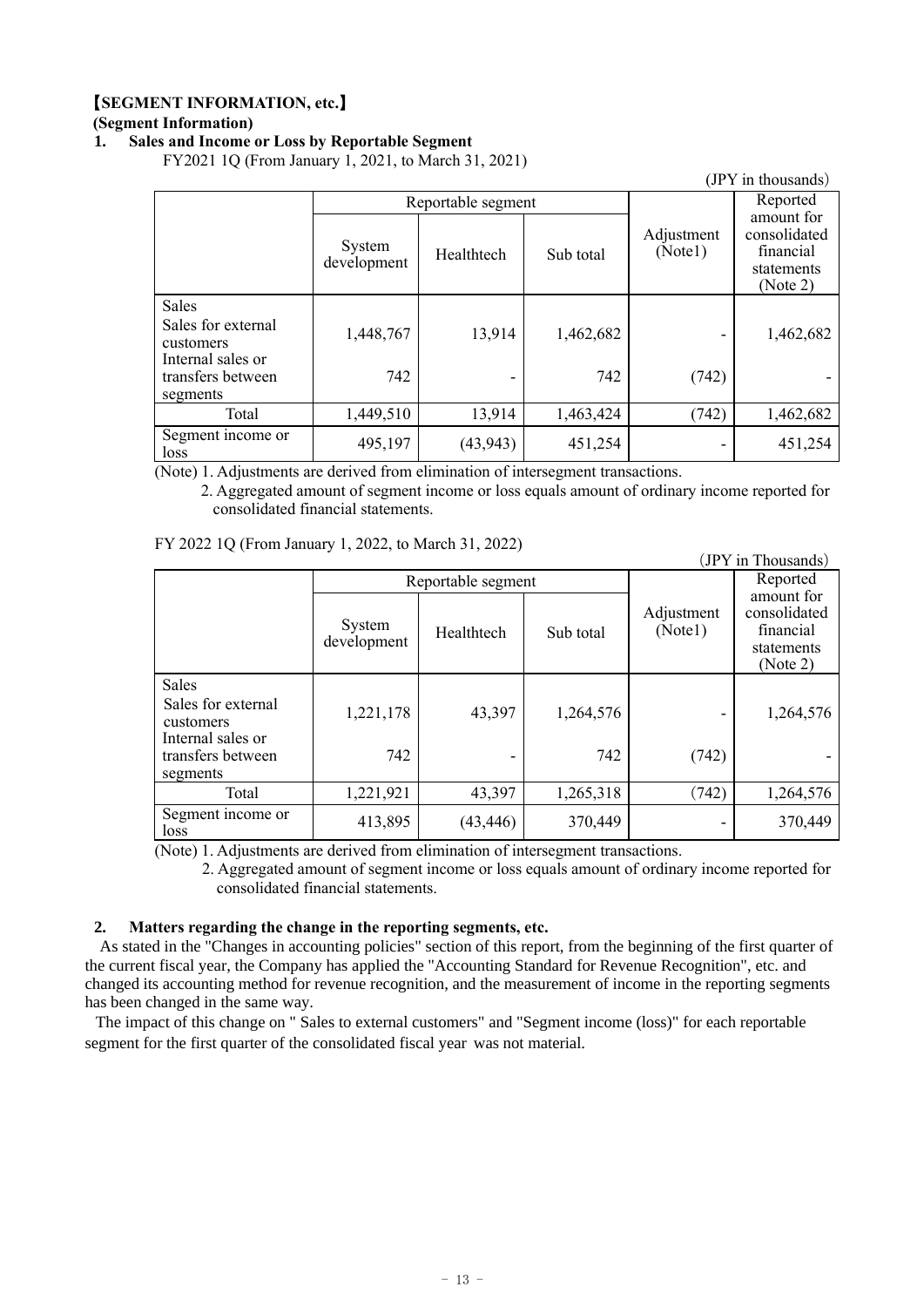### **(Revenue Recognition)**

The Group's revenues are primarily derived from revenues recognized from contracts with customers, and the following information breaks down the Group's reportable segments by the timing of revenue recognition and types of services.

FY 2022 1Q (From January 1, 2022, to March 31, 2022)

Revenue recognized at a

|                               |                    |            | (JPY in Thousands) |
|-------------------------------|--------------------|------------|--------------------|
|                               | Reportable segment |            | Total              |
|                               | System development | Healthtech |                    |
| Timing of revenue recognition |                    |            |                    |
| Revenue recognized at a       | -------            | .          | ------             |

| Revenue recognized at a<br>point in time    | 861,224   | 43,397 | 904.622   |
|---------------------------------------------|-----------|--------|-----------|
| Revenue recognized over a<br>period of time | 359,953   | -      | 359,953   |
| Total                                       | 1,221,178 | 43,397 | 1,264,576 |
|                                             |           |        |           |

(JPY in Thousands)

|                            | Reportable segment | Total      |           |
|----------------------------|--------------------|------------|-----------|
|                            | System development | Healthtech |           |
| Segment, solution, channel |                    |            |           |
| Software                   | 772,915            | -          | 772,915   |
| Hardware                   | 41,515             | -          | 41,515    |
| Support etc.               | 406,746            | ٠          | 406,746   |
| Other                      | -                  | 43,397     | 43,397    |
| Total                      | 1,221,178          | 43,397     | 1,264,576 |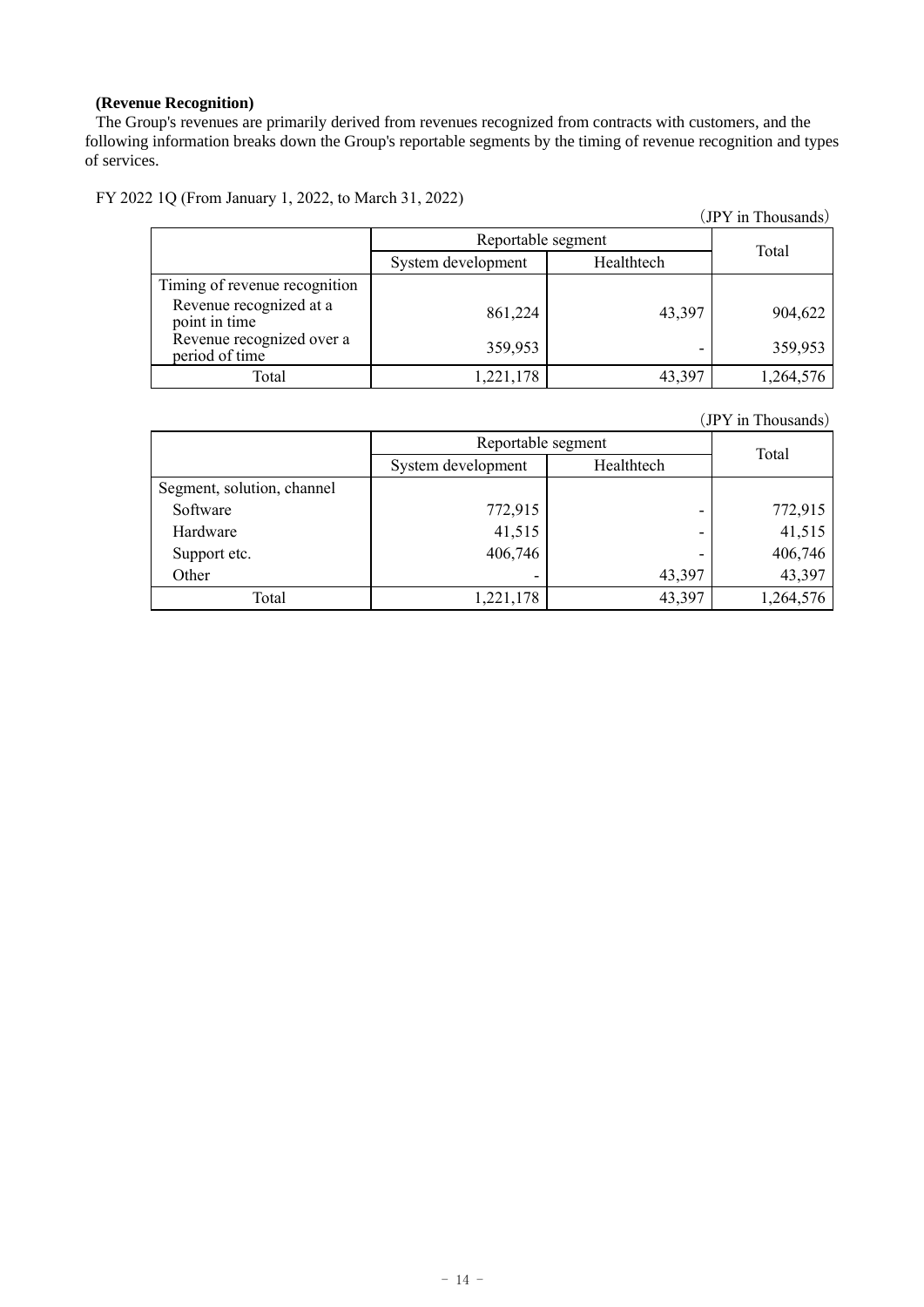### **(Significant Subsequent Event)**

#### (**Strategic Alliance with Toyota Tsusho**)

At an extraordinary meeting of the Board of Directors held on May 6, 2022, the Company resolved to enter into a strategic partnership agreement with Toyota Tsusho regarding medical information system business and health tech business and entered into the agreement on the same date.

### **(1) Reasons for Alliance**

With our goal of "Toward better health and wellbeing of all people" we have delivered a lot of healthcare organizations with integrated digital solutions, which realize their centralized management and effective utilization of test data and document data. Also, leveraging our nurtured technology and trust, we, ourselves, invented, developed, manufactured, and sold gaze analyzing perimeter which adopts a completely new testing principle.

Towards better society, at such a momentous time, we are committed to improve the convenience and efficiency of medical exam at healthcare organizations overseas, as well as early detection of optical diseases, and educational activities in Japan, in collaboration with Toyota Tsusho, who has built up relationships of trust through their wide variety of businesses around the world.

### **(2) Area of Alliance**

The Company and Toyota Tsusho will cooperate under an exclusive sales agreement mainly for the following solutions.

(i) Overseas sales of medical information solutions

As the geographical strategies, we will sell medical information platform, mainly our flagship product "Claio" (image filing system), to key healthcare organizations in India and the ASEAN region. We will establish a cordial support system in collaboration with local medical system companies to ensure efficient and sustainable delivery of our product and service. In June 2022, we introduce Claio, on a trial basis, to Sakra World Hospital in India, which Toyota Tsusho has its investment stake, and begin test operations.

With a population of over 1.3 billion, the healthcare market of India has an unprecedented scalability, and at the same time, there remain a lot of issues that can be ameliorated by DX. Addressing challenges to solve issues out there, we will contribute to the realization of a sustainable society by improving the quality of medical care and the efficiency of hospital management.

(ii) Introduction of "GAP-screener" (gaze analyzing perimeter/regulatory product) to health checkup facilities in Japan

GAP-screener", which was commercialized for optional use during health checkups, will be introduced to domestic health checkup facilities and multiphasic health screening facilities under Toyota Tsusho's sales strategy. This product is our original invention, darkroom-free, objective optical testing device.

By permanently exhibiting this solution other than ophthalmology facilities, more convenient testing will be enabled, leading to the early detection of glaucoma. We will also utilize the visual field data obtained through the test, for various possibilities in future research and development in the medical field, such as the establishment of new treatment methods.

#### **(3) Outlook**

The impact of this strategic alliance on our performance is currently under inspection, we believe that this alliance will significantly contribute to our corporate value enhancement in the medium to long term. In a timely manner, we will appropriately announce any matters that should be disclosed.